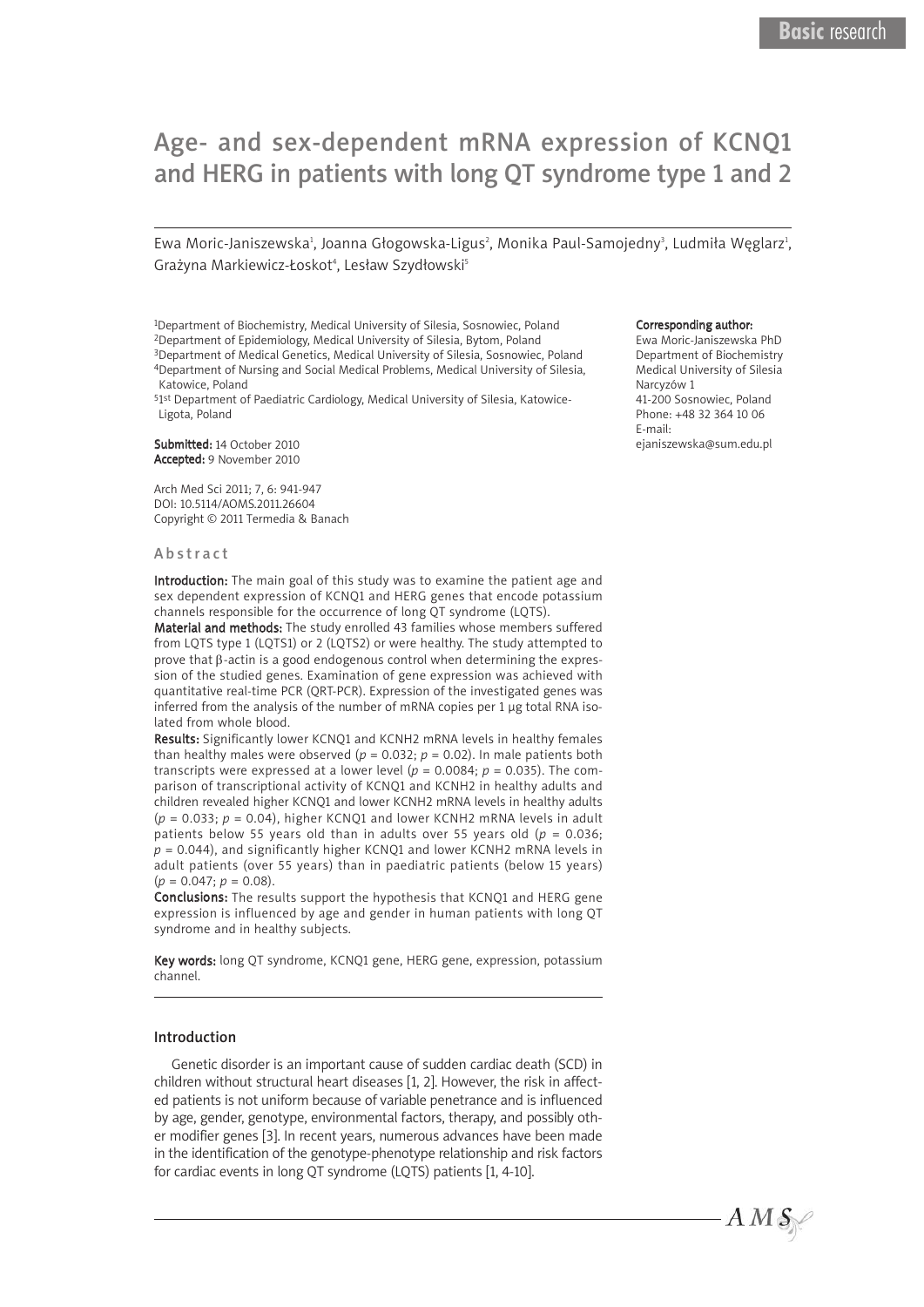Hereditary long QT syndrome (LQTS) is characterized by prolonged ventricular repolarization on the ECG and arrhythmia-related syncope and sudden death [3, 11-13]. Mutations in several ion channel genes are known to cause this disorder [14], mutations in the KCNQ1 gene causing type-1 long QT syndrome [15, 16] and in the human ether-a-gogo-related gene (HERG) causing type-2 long QT syndrome [17]. Mutations involving the KCNQ1 gene result in reduction of the slow component of the delayed rectifier repolarizing current  $I_{KS}$ , HERG mutations have been found to be associated with reduction of the rapid component of this current  $I_{Kr}$ , and both contribute to lengthening of the QT interval [15, 18]. In humans the KCNQ1 gene is expressed in kidneys, placenta, lungs and heart. The highest mRNA transcript levels of the KCNQ1 gene have been observed in heart muscle cells; no expression was found in brain, skeletal muscles or liver [19, 20]. The KCNH2 gene was shown to be important in preventing premature heart stimulation [21, 22].

The aim of this study was to answer the question how the expression of genes encoding slow and fast potassium channels, KCNQ1 and HERG, respectively, changes depending on age and gender of the patient.

# Material and methods

Gene expression was studied in subjects from unrelated families; initial diagnoses were based on such clinical features as altered ECG and echocardiography. One hundred sixty-three patients from the Paediatric Cardiology Department of the Medical University of Silesia in Katowice-Ligota were enrolled in the study, including 98 with clinically diagnosed (ECG) LQTS. Type 1 LQTS was diagnosed in 60 patients and type 2 LQTS in 38 patients. The remaining 65 patients were healthy individuals without clinically confirmed LQTS symptoms; these individuals were from 43 families whose members were diagnosed with the long QT syndrome. The principal goal of this study was to examine the expression of KCNQ1 and HERG genes that are responsible for the occurrence of LQTS1 and LQTS2. Additionally, the study attempted to answer the question whether and how the expression of the examined genes depends on patients' age and gender. The study also attempted to verify whether β-actin is a good endogenous control for determining the expression of the studied genes.

# Total RNA extraction

Total RNA extraction was performed using Fenozol total RNA isolation Reagent Set (A&A Biotechnology). Consent to use blood samples taken from patients was obtained from the Bioethics Committee of the MUS in Katowice.

# QRT-PCR

Assessment of transcriptional activity of the investigated genes was carried out using commercial kits (TaqMan Gene Expression Assays Applera for KCNQ1 gene inventoried set 4331182 Hs00165003m1 – length of PCR product 78 bp; for HERG gene inventoried set 4331182 Hs00542478m1 – length of PCR product 82 bp). The number of mRNA copies of the investigated genes was determined based on kinetics of the QRT-PCR reaction using an ABI PRISM™ 7000 sequence detector (Applied Biosystems, CA, USA) and a ROX Quanti-Tect Probe RT-PCR kit containing a fluorescent dye. QRT-PCR was carried out in one step. The reaction mix contained 10 µl 2 × QuantiTect Probe RT-PCR Master Mix, 0.1 µl QuantiTect RT Mix (Qiagen GmbH, Germany) and 1 µl mix of TaqMan Gene Expression Assay starters and probes (Applied Biosystems), RNA matrix and pyrogen-free water. The reaction mix to amplify β-actin gene DNA standards contained 25 µl 2 × QuantiTect Probe RT-PCR Master Mix (Qiagen GmbH, Germany) and 0.5 µM sense and antisense starters, β-actin cDNA template and pyrogen-free water (Applied Biosystems TaqMan Gene Expression Assays for AKT 4331182 Hs 99999903 m1). The reverse transcription reaction (in two repeats) was carried out at 50°C for 30 min. Following initial activation of HotStar Taq DNA Polymerase (95°C/15 min), a two-step reaction was carried out including denaturation at 94°C for 15 s and starter annealing at 60°C for 60 s (40 cycles). Final elongation of amplification products was carried out at 72°C for 10 min. To confirm the absence of non-specific amplification, the PCR products were analysed by polyacrylamide gel electrophoresis and sequence analysis (ABIPRISM377).

## Statistical analysis

Expression level of the investigated genes was inferred from the analysis of the number of mRNA copies per 1 µg total RNA. The data were exported from an Excel datasheet to the STATISTICA v.7.1 data analysis software system (StatSoft Inc. 2006). Descriptive statistics were computed including median, standard deviation and average values. The degree of normality was examined with the Shapiro-Wilk test. Due to the lack of normal distribution of the investigated parameters, we used a non-parametric test (Mann-Whitney *U*-test) to analyse the results from the experimental and control groups. The statistical significance level was set at *p* < 0.05.

# Results

A series of QRT-PCR reactions was performed. The electrophoretic evaluation of amplimers (length of PCR product for KCNQ1 gene – 78 bp; for HERG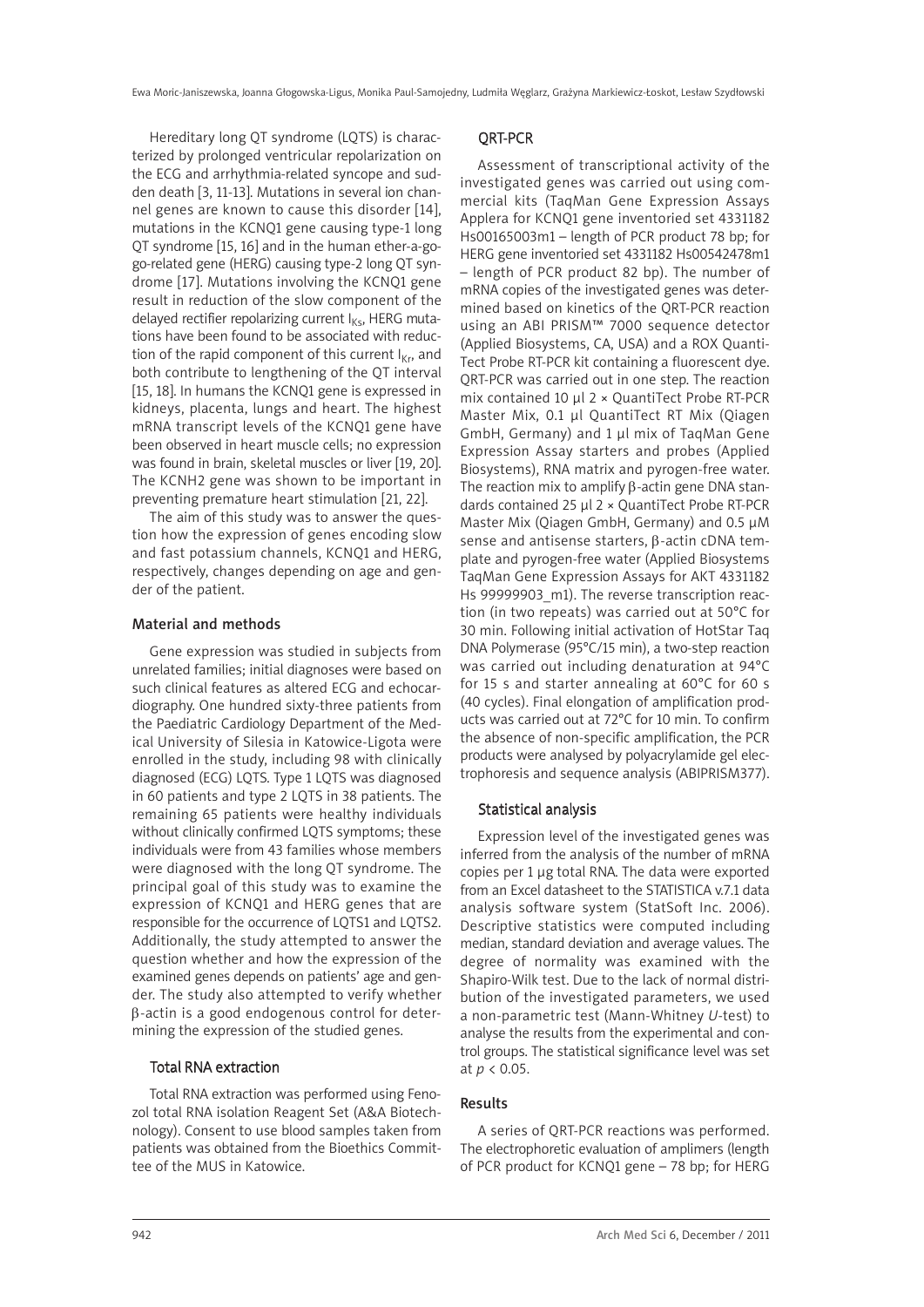gene – 82 bp) and sequence analysis confirmed the specificity of the performed QRT-PCR reaction (data not shown). The results are expressed as the number of mRNA copies of the analysed genes per 1 µg of total RNA. We have determined β-actin mRNA copy number in all analysed groups. The β-actin mRNA copy numbers were not statistically different between control and affected groups and may be a good endogenous control for determining the expression of the studied genes.

Significantly lower KCNQ1 and KCNH2 mRNA levels in healthy females than healthy males were observed (Mann-Whitney *U* test, *p* = 0.032; *p* = 0.02; Figure 1), whereas in male patients both transcripts were expressed at a lower level than in female patients (Mann-Whitney *U* test, *p* = 0.0084;  $p = 0.035$ ; Figure 2). The comparison of transcriptional activity of KCNQ1 and KCNH2 genes in healthy adults and children revealed considerably higher KCNQ1 and lower KCNH2 mRNA levels in healthy adults (Mann-Whitney U test, *p* = 0.033; *p* = 0.04; Figure 3).

We have also compared KCNQ1 and KCNH2 mRNA copy numbers in patient groups divided into subgroups based on their age (adults – age below 55 years and over 55 years; children – age below 15 and over 15 years). This analysis showed remarkably higher KCNQ1 and lower KCNH2 mRNA levels in adult patients below 55 years old than in adults over 55 years old (Mann-Whitney *U* test, *p* = 0.036; *p* = 0.044; Figure 4).

Moreover, significantly higher KCNQ1 and lower KCNH2 mRNA levels were detected in adult patients (age over 55 years) than in paediatric patients (age below 15 years) (Mann-Whitney *U* test, *p* = 0.047; *p* = 0.08; Figure 5).

#### **Discussion**



Figure 1. Comparison of KCNO1 and KCNH2 mRNA levels between healthy females and males. Results are expressed as copy numbers per 1 µg of total RNA



Figure 3. Comparison of KCNQ1 and KCNH2 mRNA levels between healthy adults and healthy children. Results are expressed as copy numbers per 1 µg of total RNA

The existence of differences in heart rhythm disorders in women compared to men has been



 $\Box$  Females patients  $\Box$  Male patients

Figure 2. Comparison of KCNO1 and KCNH2 mRNA levels between female and male patients. Results are expressed as copy numbers per 1 µg of total RNA



Adult patients (age  $\langle$  55 years)  $\Box$  Adult patients (age  $>$  55 years)

Figure 4. Comparison of KCNQ1 and KCNH2 mRNA levels between adults patients (age > 55 years and age < 55 years). Results are expressed as copy numbers per 1 µg of total RNA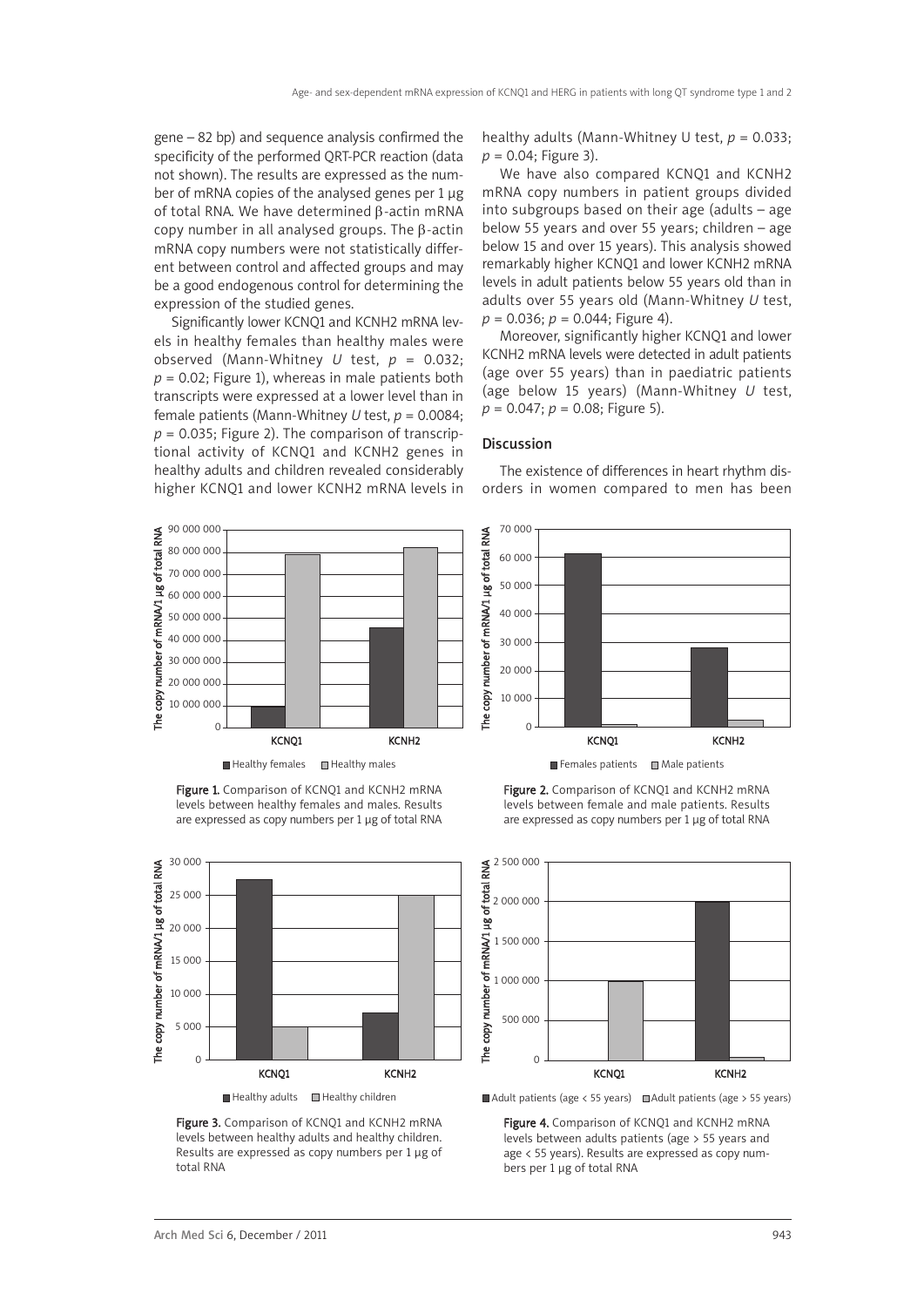

 $\blacksquare$  Adult patients (age > 55 years)  $\blacksquare$  Children patients (age < 15 years)

Figure 5. Comparison of KCNQ1 and KCNH2 mRNA levels of adult patients (age > 55 years) and paediatric patients (age < 15 years). Results are expressed as copy numbers per 1 µg of total RNA

known at least since 1996, when Burke *et al.* [23] described electrocardiographic changes in the form of prolonged QT duration, higher incidence of sinus rhythm at rest, and the tendency to recurrent nodal tachycardia or a medication-induced ventricular tachycardia torsades de pointes (TdP) [24]. In women, a prolonged QT interval (also corrected), on average by 10-20 ms compared to that of men, and shorter QT dispersion have been confirmed [25, 26]. There has also been proven higher incidence of complications and pro-arrhythmic effect of various drugs such as antihistamines, antibiotics (erythromycin), antiarrhythmics (sotalol), antidepressants and others. The ability of these drugs to block potassium channels suggests still undefined dysfunction of these channels in women [27, 28]. The studies of Rautaharju *et al.* [29] have also confirmed that the QTc interval is longer in women than in men aged 15-55 years, while no differences were observed in corrected QTc duration in children up to 15 years old and adults over 55 years old. There are several explanations for the mechanisms responsible for QT prolongation and a tendency to arrhythmia in women. These include very low level of androgens with their protective effect and consequently decreased QTc as opposed to men, genetically based differences in the density of potassium channels in the cell membrane of myocardial cells, modulating effects of oestrogens on the function and kinetics of potassium and calcium channels, modulating the expression of ion channels [30-34], and prolongation of QTc as well as dominance of the parasympathetic system favouring the extension of the QT [35-37]. The study by Liu *et al.* [32] suggests low expression of genes encoding potassium channels in female rabbit myocardium cells compared with male rabbits (density of potassium channels lower by 20%, cellular Ik1 potassium currents lower by 14%). Besides the

differences in the duration of the QT interval between women and men, also differences in the dynamics of adaptation of QT duration to heart rate changes, as well as differences in the morphology of ST-T segments have been observed. They result from lower heart muscle weight, dissimilar thorax configuration and probably different ionic structure of cell membrane of heart muscle in women compared to men [32, 38]. Further studies revealed that among patients reported to the international registry of patients with cLQTS women constituted 70% of the probands [4, 5, 31, 39, 40]. Moss *et al.* [41] have proposed criteria for diagnosis of QT prolongation specific to gender and age of the test: for children aged 0-15 years the volume of  $QTC > 0.46$ , for men > 16 years greater than 0.45, and females QTc > 0.46 [9, 41, 42]. We here aimed at assessing the effects of KCNQ1 and KCNH2 gene expression level on the occurrence of long QT interval syndrome. To our knowledge, this is the first study that examines KCNQ1 and HERG gene expression in human patients. The rather unique character of this study results from comparing the expression levels of KCNQ1 and KCNH2 genes in subjects with clinically diagnosed LQT1 and LQT2 syndromes and in healthy subjects. The present study is also the first to use patients' peripheral blood as the material for the subject investigation. Studies on KCNQ1 and HERG expression reported so far were based on animal biopsy material or commercially available cell lines. We have found significantly lower KCNQ1 and KCNH2 mRNA levels in healthy females than in healthy males and significantly lower KCNQ1 and KCNH2 mRNA levels in male patients compared with female patients. These findings suggest that the higher male risk related to acquired cardiovascular disorders in the unaffected population is counterbalanced in the affected population by higher female risk related to the genetic disorder [43]. Previous studies have suggested that the rate of increase in cardiac events generally plateaus in adult males [4, 9]. Event manifestations specifically in LQT1 and LQT2 patients might be modulated differently by age and gender [9, 44]. Preliminary studies suggest that a pro-arrhythmic response may be genetically determined as a result of mutations or polymorphisms in genes encoding ion channels in heart muscle cells [31]. The incidence of lifethreatening events was lower among LQT1 patients compared to the other genotypes, partly because of the high prevalence of silent mutation carriers [QTc, 440 ms]; the risk was higher among LQT2 females vs. males and LQT3 males vs. females [45]. We have also compared KCNQ1 and KCNH2 mRNA copy numbers between healthy adults and healthy children and found significantly higher KCNQ1 and lower KCNH2 mRNA levels in healthy adults compared to healthy children. The risk of arrhythmic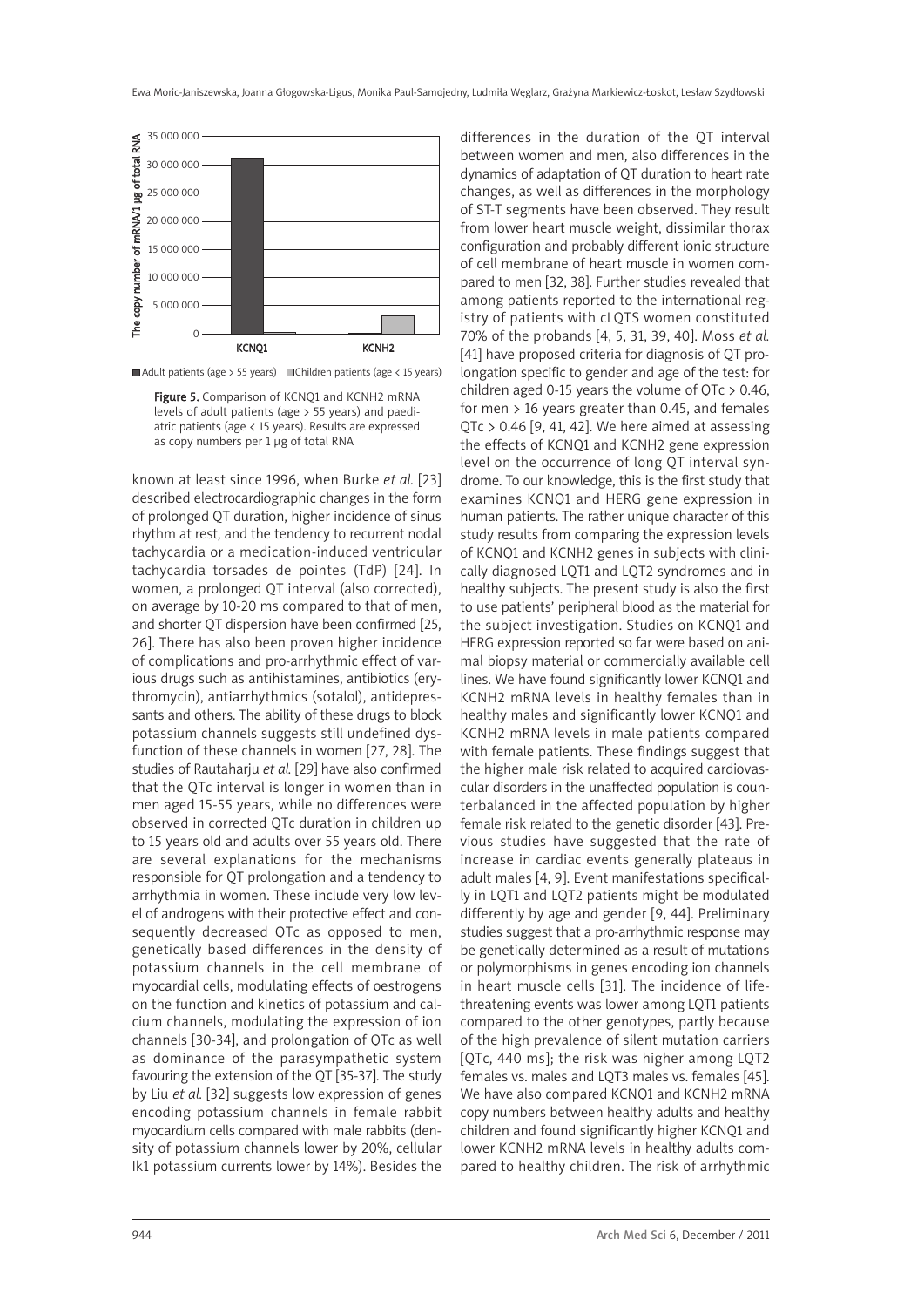complications in patients with long QT syndrome also varies according to sex, age and genotype. In LQT1 syndrome caused by mutation of the KCNQ1 gene, the risk is increased in boys before 15 years of age and in adult females is higher than in men. In the LQT2 syndrome caused by mutation in the HERG gene a preponderance of arrhythmic complications risk in girls could be observed but it is very visible in adult women [4, 9, 10]. Comparative analysis of KCNQ1 and KCNH2 mRNA copy numbers in patients divided into subgroups based on age (adults – age below 55 years and over 55 years; children – age below 15 and over 15) in the present study showed significantly higher KCNQ1 and lower KCNH2 mRNA levels in adult patients (age over 55 years) than in adult patients (age below 55 years). Children are typically affected and more than 50% of the patients have experienced their first episode of syncope or cardiac arrest by the age of 15 years [10, 46, 47]. A few additional findings emphasized high risk for first cardiac events during adolescence, with girls experiencing an increased risk compared with boys, a crossover in risk by sex at approximately age 13 years, and a lower rate of first cardiac events in the adult years than in the younger years [4, 5, 11, 48]. LQT1 children were considered as a low-risk group compared to LQT2 or LQT3 mutation carriers, especially under beta blocker therapy [46, 49]. In 2008 Goldenberg *et al.* [43] suggested that the subjects who are affected with this cLQTS and survive to age 40 years have a relatively lower risk of experiencing disease-related fatal or near fatal arrhythmic events than their younger counterparts. It is also possible that the increasing prevalence of other forms of cardiac and non-cardiac acquired disease processes may dominate mortality risk in the older age group. In our study adult patients (age over 55 years) presented significantly higher KCNQ1 and lower KCNH2 mRNA levels than paediatric patients (age below 15 years). Gender and age also play significant roles in influencing the clinical course of LQTS in that cardiac events tend to occur more frequently in children, with males having an increased risk of events during pre-adolescence and females having higher event rates in adolescence and beyond [4]. Although many LQTS patients develop symptoms during adolescence, some of them experience the first cardiac event in their adulthood [50]. The mechanism of interaction between KCNQ1 and HERG genes is not simple. It has been reported that KCNQ1 coexpression modulates HERG function by enhancing membrane expression of HERG, and that the 2 proteins co-immunoprecipitate, and colocalize in myocytes. *In vivo* studies in genetically modified rabbits also support a HERG-KCNQ1 interaction [51]. Trafficking-competent KCNQ1 variably influences the function of HERG long QT alleles. Otherwise the KCNQ1 gene product can form heteromultimers with two other potassium channel proteins, KCNE1 and KCNE3, and interact with CALM. In turn, HERG transcript variants encoding distinct isoforms have been identified. Isoform 3 has no channel activity by itself, but modulates channel characteristics when associated with isoform 1. It is also reported that KCNQ1 and HERG share unique interactions with KCNE1, 2 and 3 subunits. KCNE1 (IsK or MinK) recapitulates IKs when associated with KCNQ1, whereas it augments the amplitude of an IKr-like current when co-expressed with HERG [52]. Recent studies have led to the discovery of microRNAs (miRNAs) as a new player in cardiac excitability by fine-tuning expression of ion channels, transporters, and cellular proteins, which determines the arrhythmogenicity in many conditions. A single mRNA may regulate the expression of many genes with similar functions and modulate the complex picture of the phenotype or disease activity. The excess may also play a role in the paradoxical increase in target gene expression. It was stated that the following participate in cardiac function of micro RNA: mir-1, mir-133 (arrhythmias), mir-21, mir-195 (cardiac hypertrophy), mir-208 (contractility of the heart muscle) [53-55]. Disorders of epigenetic mechanisms of gene regulation may also be the cause of many monogenic and complex diseases. Epigenetics is one of the fastest growing fields of genetics: studies of variation that is not dependent on the primary DNA sequence and the results from the action of specific regulatory mechanisms (DNA methylation, modification of histone proteins, expression of antisense RNA or RNAi) [56]. As the concept of phenotypic heterogeneity of long QT syndrome was postulated and confirmed, the idea had been looming that modifier genes had to exist. Swartz *et al.* in 2006 currently making a specific effort towards the identification of modifier genes, not only for the duration of QT interval but also, even more, for the clinical severity of LQTS. This research group has identified a first modifier gene for the severity of LQTS. The practically important conclusion is that common polymorphism can amplify the consequences of rare mutations [57].

However, in the light of the results obtained herein it is suggested that gene expression profiles may be an additional criterion of differential diagnosis of LQTS types. At present this is an experimental method which may be helpful in LQTS diagnosis.

In conclusion, our results support the hypothesis that variations in KCNQ1 and HERG gene expression is influenced by age and gender in human patients with long QT syndrome and in healthy subjects. This research has been restricted to small sample numbers which limits the generalizability of its findings. A replication study for the associa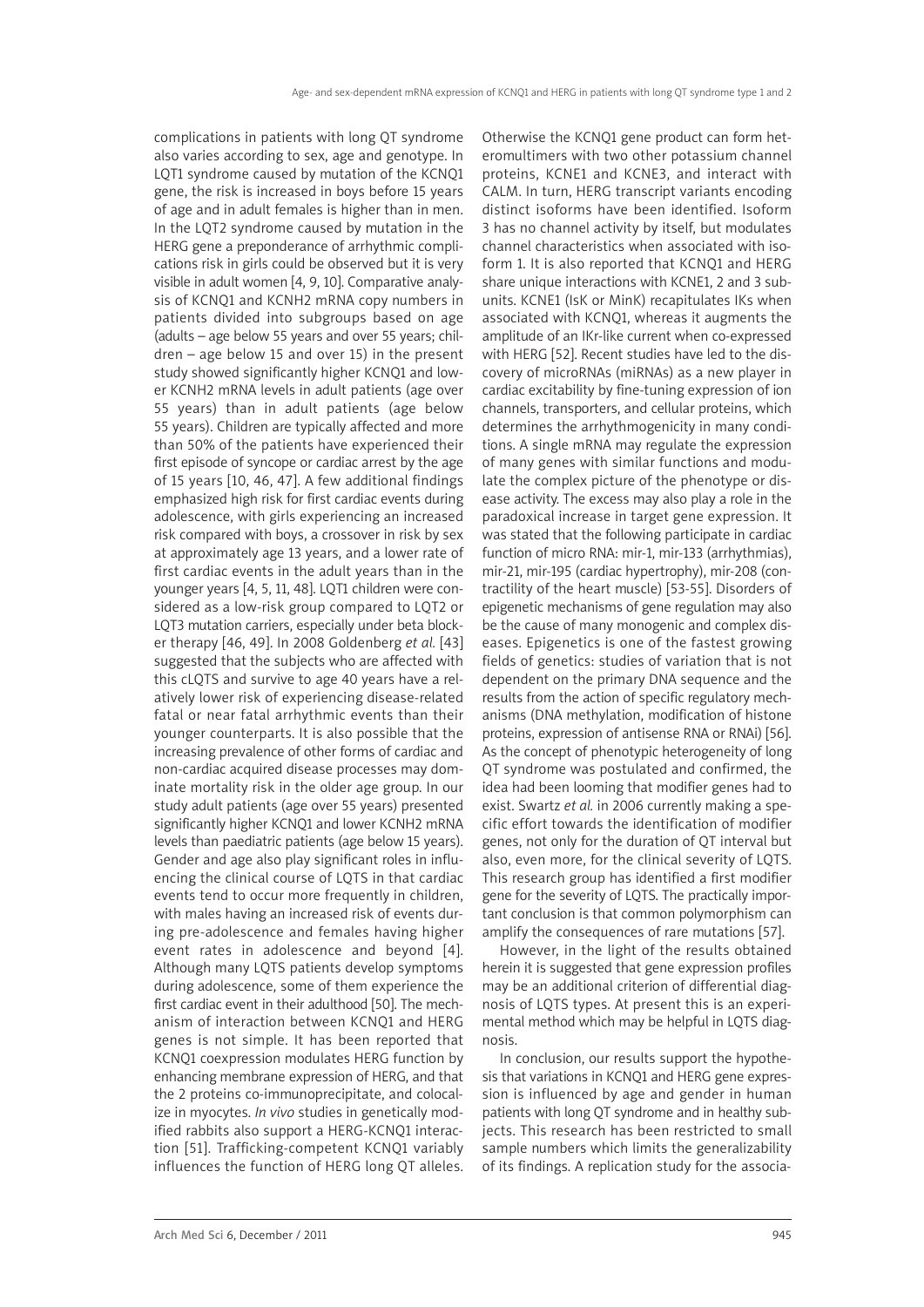tion between gender and age and expression of the analysed genes needs to be performed.

### Acknowledgments

The study was supported by a grant (No. N 404 038 31/2150) from the State Committee of Scientific Research (Poland).

Re f e r e n c e s

- 1. Goldenberg I, Moss AJ, Peterson DR, et al. Risk factors for aborted cardiac arrest and sudden cardiac death in children with the congenital long-QT syndrome. Circulation 2008; 117: 2184-91.
- 2. Vincent GM. The Long QT and Brugada syndromes: causes of unexpected syncope and sudden cardiac death in children and young adults. Semin Pediatr Neurol 2005; 12: 15-24.
- 3. Moss AJ. Long QT-syndrome. JAMA 2003; 289: 2041-4.
- 4. Locati EH, Zareba W, Moss AJ, et al. Age- and sex-related differences in clinical manifestations in patients with congenital long-QT syndrome: findings from the International LQTS Registry. Circulation 1998; 97: 2237-44.
- 5. Moss AJ, Schwartz PJ, Crampton RS, et al. The long QT syndrome. Prospective longitudinal study of 328 families. Circulation 1991; 84: 1136-44.
- 6. Priori SG, Schwartz PJ, Napolitano C, et al. Risk stratification in the long-QT syndrome. N Engl J Med 2003; 348: 1866-74.
- 7. Schwartz PJ, Priori SG, Spazzolini C, et al. Genotype-phenotype correlation in the long-QT syndrome: gene-specific triggers for life-threatening arrhythmias. Circulation 2001; 103: 89-95.
- 8. Vincent GM, Timothy KW, Leppert M, et al. The spectrum of symptoms and QT intervals in carriers of the gene for the long-QT syndrome. N Engl J Med 1992; 327: 846-52.
- 9. Zareba W, Moss AJ, Locati EH, et al. International Long QT Syndrome Registry Modulating effects of age and gender on the clinical course of long QT syndrome by genotype. J Am Coll Cardiol 2003; 42: 103-9.
- 10. Zareba W, Moss AJ, Schwartz PJ, et al. Influence of genotype on the clinical course of the long-QT syndrome. International Long-QT Syndrome Registry Research Group. N Engl J Med 1998; 339: 960-5.
- 11. Moss AJ, Shimizu W, Wilde AA, et al. Clinical aspects of type-1 long-QT syndrome by location, coding type, and biophysical function of mutations involving the KCNQ1 gene. Circulation 2007; 115: 2481-9.
- 12. Priori SG, Bloise R, Crotti L. The long QT syndrome. Europace 2001; 3: 16-27.
- 13. Priori SG, Cerrone M. Genetic arrhythmias. Ital Heart J 2005; 6: 241-8.
- 14. Wilde AA, Bezzina CR. Genetics of cardiac arrhythmias. Heart 2005; 91: 1352-8.
- 15. Sanquinetti MC. Long QT syndrome: ionic basis and arrhythmia mechanism in long QT syndrome type 1. J Cardiovasc Electrophysiol 2000; 11: 710-2.
- 16. Tester DJ, Will ML, Haglund CM, et al. Compendium of cardiac channel mutations in 541 consecutive unrelated patients referred for long QT syndrome genetic testing. Heart Rhythm 2005; 2: 507-17.
- 17. Moss AJ, Zareba W, Kaufman ES, et al. Increased risk of arrhythmic events in long-QT syndrome with mutations in the pore region of the human ether-a-go-go-related gene potassium channel. Circulation 2002; 105: 794-9.
- 18. Sanguinetti MC, Curran ME, Spector PS, et al. Spectrum of HERG K+-channel dysfunction in an inherited cardiac arrhythmia. Proc Natl Acad Sci USA 1996; 93: 2208-12. Erratum in: Proc Natl Acad Sci USA 1996; 93: 87-96.
- 19. Lou X, Xiao J, Lin H, et al. Genomic structure, transcriptional control, and tissue distribution of HERG1 and KCNQ1 genes. Am J Physiol Heart Circ Physiol 2008; 294: H1371-80.
- 20. Markiewicz-Łoskot G, Moric-Janiszewska E, Mazurek U. The risk of cardiac events and genotype-based management of LQTS patients. Ann Noninvasive Electrocardiol 2009; 14: 86-92.
- 21. Jones EM, Roti EC, Wang J, et al. Cardiac IKr channels minimally comprise hERG 1a and 1b subunits. J Biol Chem 2004; 279: 44690-4.
- 22. Towbin JA, Vatta M. Molecular biology and the prolonged QT syndromes. Am J Med 2001; 110: 385-98.
- 23. Burke JH, Goldberger JJ, Ehlert FA, et al. Gender differences in heart rate before and after autonomic blockade: evidence against an intrinsic gender effect. Am J Med 1996; 100: 537-43.
- 24. Khan IA. Clinical and therapeutic aspects of congential and acquired long QT syndrome. Am J Med 2002; 112: 58-66.
- 25. Kawasaki R, Machado C, Reinoehl J, et al. Increased propensity of women to develop torsades de pointes during complete heart block. J Cardiovasc Electrophysiol 1995; 6: 1032-8.
- 26. Larsen JA, Kadish AH. Effects of gender on cardiac arrhythmias. J Cardiovasc Electrophysiol 1998; 9: 655-64.
- 27. Ebert SN, Liu XK, Woosley RL. Female gender as a risk factor for drug-induced cardiac arrhythmias: evaluation of clinical and experimental evidence. J Womens Health 1998; 7: 547-57.
- 28. Lehmann MH, Hardy S, Archibald D, et al. JTc prolongation with d,l-sotalol in women versus men. Am J Cardiol 1999; 83: 354-9.
- 29. Rautaharju PM, Zhou SH, Wong S, et al. Sex differences in the evolution of the electrocardiographic QT interval with age. Can J Cardiol 1992; 8: 690-5.
- 30. Bidoggia H, Maciel JP, Capalozza N, et al. Sex differences on the electrocardiographic pattern of cardiac repolarization: possible role of testosterone. Am Heart J 2000; 140: 678-83.
- 31. Hreiche R, Morissette P, Turgeon J. Drug-induced long QT syndrome in women: review of current evidence and remaining gaps. Gend Med 2008; 5: 124-35.
- 32. Liu XK, Katchman A, Drici MD, et al. Gender difference in the cycle length-dependent QT and potassium currents in rabbits. J Pharmacol Exp Ther 1998; 285: 672-9.
- 33. Shimoni Y, Liu XF. Sex differences in the modulation of K+ currents in diabetic rat cardiac myocytes. J Physiol 2003; 550: 401-12.
- 34. Song M, Helguera G, Eghbali M, et al. Remodeling of Kv4.3 potassium channel gene expression under the control of sex hormones. J Biol Chem 2001; 276: 31883-90.
- 35. Drici MD, Burklow TR, Haridasse V, et al. Sex hormones prolong the QT interval and downregulate potassium channel expression in the rabbit heart. Circulation 1996; 94: 1471-4.
- 36. Larsen JA, Tung RH, Sadananda R, et al. Effects of hormone replacement therapy on QT interval. Am J Cardiol 1998; 82: 993-5.
- 37. Sbarouni E, Zarvalis E, Kyriakides ZS, et al. Absence of effects of short-term estrogen replacement therapy on resting and exertional QT and QTc dispersion in postmenopausal women with coronary artery disease. Pacing Clin Electrophysiol 1998; 21: 2392-5.